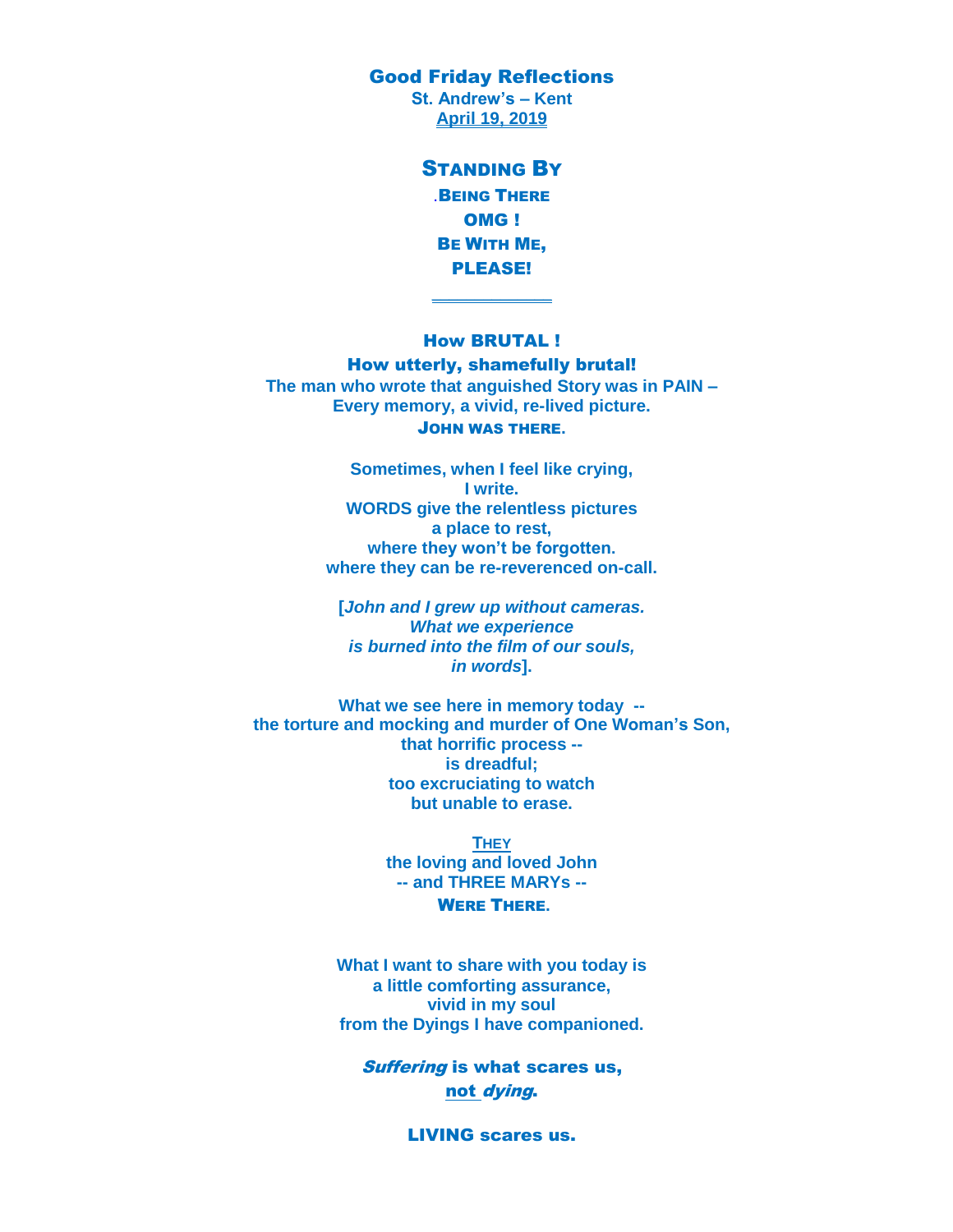Living through pain and misunderstanding, living disdained, living disregarded, not mattering.

**NOT MATTERING. NOT BELONGING. This is the dread that drives the separation between those who feel righteous and those who suffer keenly, knowing that they fall outside the boundaries of The Righteous, disdained and undesirable, excluded -- but also, grossly UNKNOWN,**  *generically* **unwanted because of somebody else's self-insulating righteousness.**

**What I have shared with so many for almost 8 decades is that the process of dying is just one more almost-familiar step in the process of living.**

> **Death is not scary. The process of getting there can be.**

**Something in us, intuitively, is at ease with our own transition into whatever it is that is our death.**

**We intuitively acquiesce in our mortality.**

**We are not, essentially, afraid of it, however reluctantly we may anticipate it. We anticipate, and shrink from,** *the process***.**

**Death – trust me, -- is not fearful. Suffering IS . . . and suffering is where we do have power.**

### We can't control death**,**

**but we CAN take the fear and isolation out of each other's suffering, while LIVING, and while dying. WE can take the dread out of pain and the fear of more pain, especially, pain** *alone***. We CAN take away the fear and isolation,**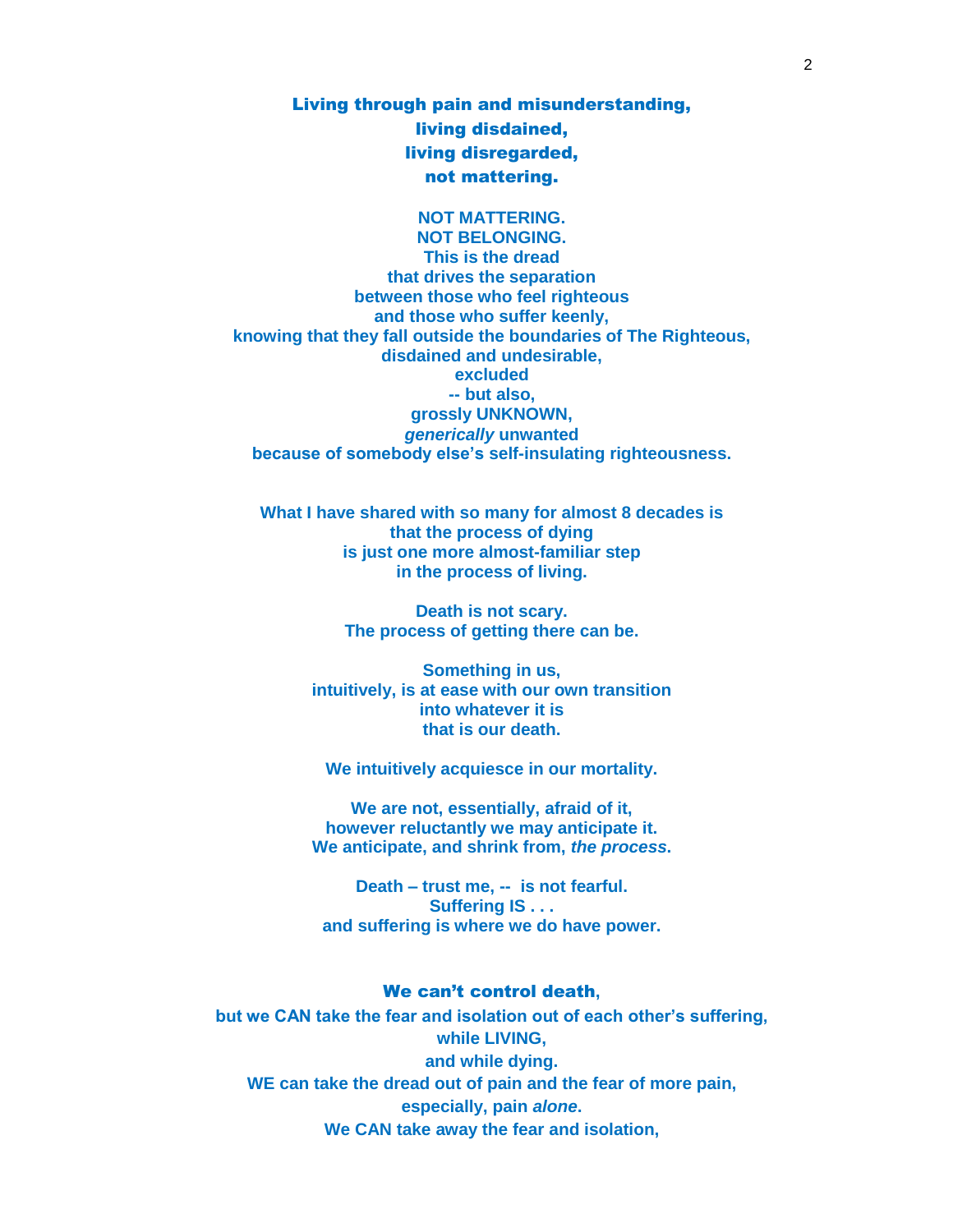**the utter aloneness, the abandonment, the not mattering. We can take away the pain of invisibility In LIFE and in death, by being there.**

> **Little children ask me,**  "What Can I Do For God?" **(to compensate, as if, for all the badness).**

# NOTHING

**We DO For Each Other**

**We CAN NOT hurt God. We can not make God feel better. We hurt each other. We CAN make each other feel better.**

## O, Let Us Do What We Can While We Can **\_\_\_\_\_\_\_\_\_\_\_\_\_\_\_**

### BE NOT AFRAID

**Death is not scary. Living scares us. Fear holds us back in ways we too often don't see.**

**LIVING is where we help each other get past the fear of failing, ultimately, in what we're all about.**

**We can't control death, but we CAN take the fear and isolation out of each other's suffering. We** *can* **dilute pain and silence the dread of more pain, by being there.**

> **In both LIFE and in Dying, fear that the suffering will get worse exacerbates the suffering of the moment. SOMEONE TO HEAR, to listen, to care, calms; reassures; restores connectedness, eases acquiescence; tenders the parting.**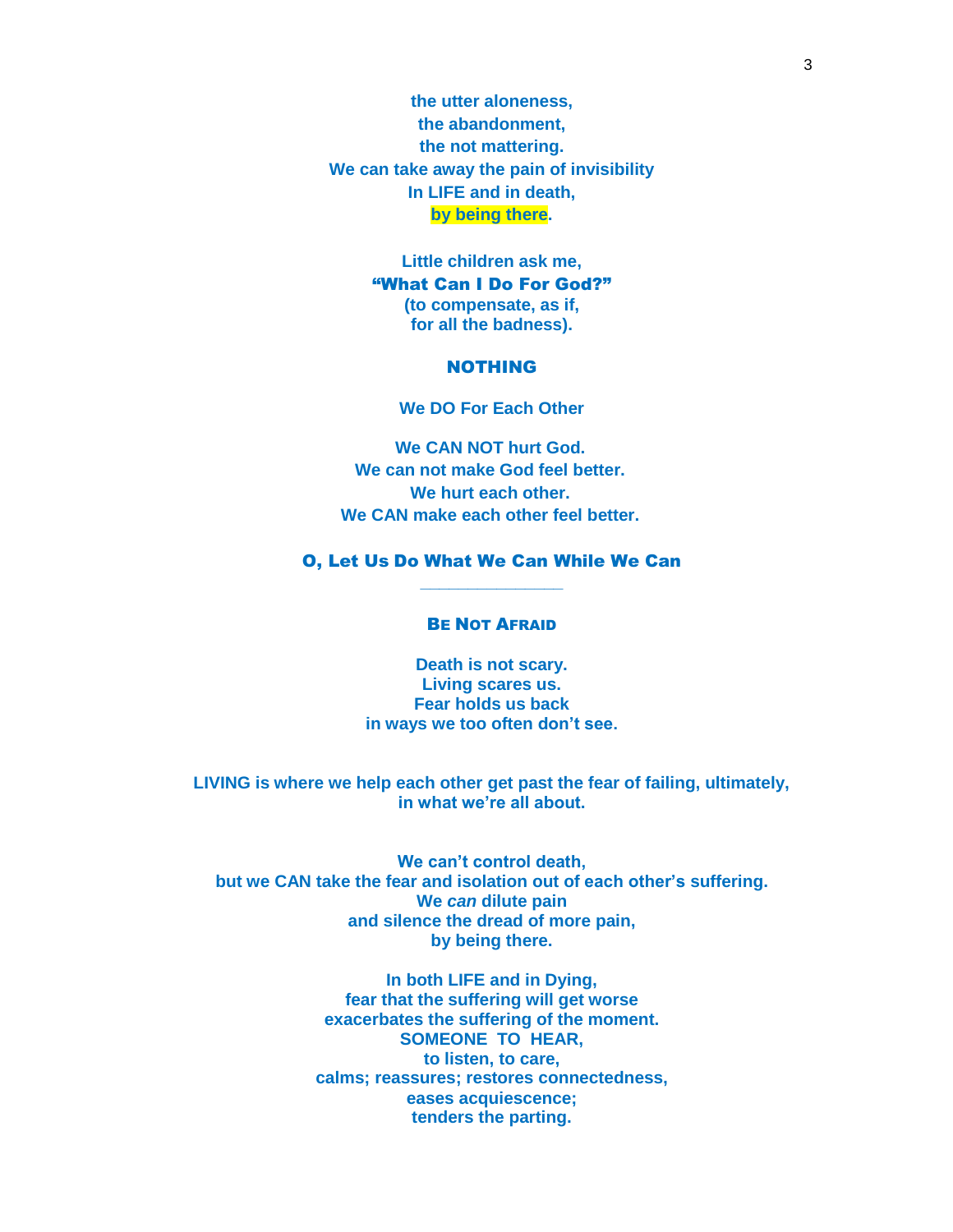**Death, especially companioned Death, when it comes, is a gentle, UNfearful release, almost always. The most troubled, broken, frightened, shunned people I have held are freed from fear, from conflicted clinging to false failure.**

### **HOW SACRED THE OPPORTUNITY, TO BE THERE !**

.

**Analogously, in those moments when dying is not yet imminent, Being There – in Dying AND in Living – is the emollient that relieves almost every suffering. Being there. Touching. Hand-holding. Eye-to-Eye listening with our hearts, our intuitions, our sameness; letting our understanding emanate, because we DO understand brokenness. We've been there, each of us, helpless, alone. We know how close to our** *limits* **of confidence we really are, much of our time.**

**Living with the Dying, as they die . . . living with those inside AND outside our Righteous Zone as they LIVE – with the mysterious resilience that has sustained them throughout their fallings and stumblings and horrendous pain and shame and rejection -- THIS is where we should be.**

> **LIFE is a succession of saying YES to our own WHAT IFs, and to each other's.**

**We do understand each other's brokenness, fear, incapacity more than we think we do.**

> **I AM HERE. BE WITH ME. BE WITH ME.**

**PARTING. LIVING. Together.**